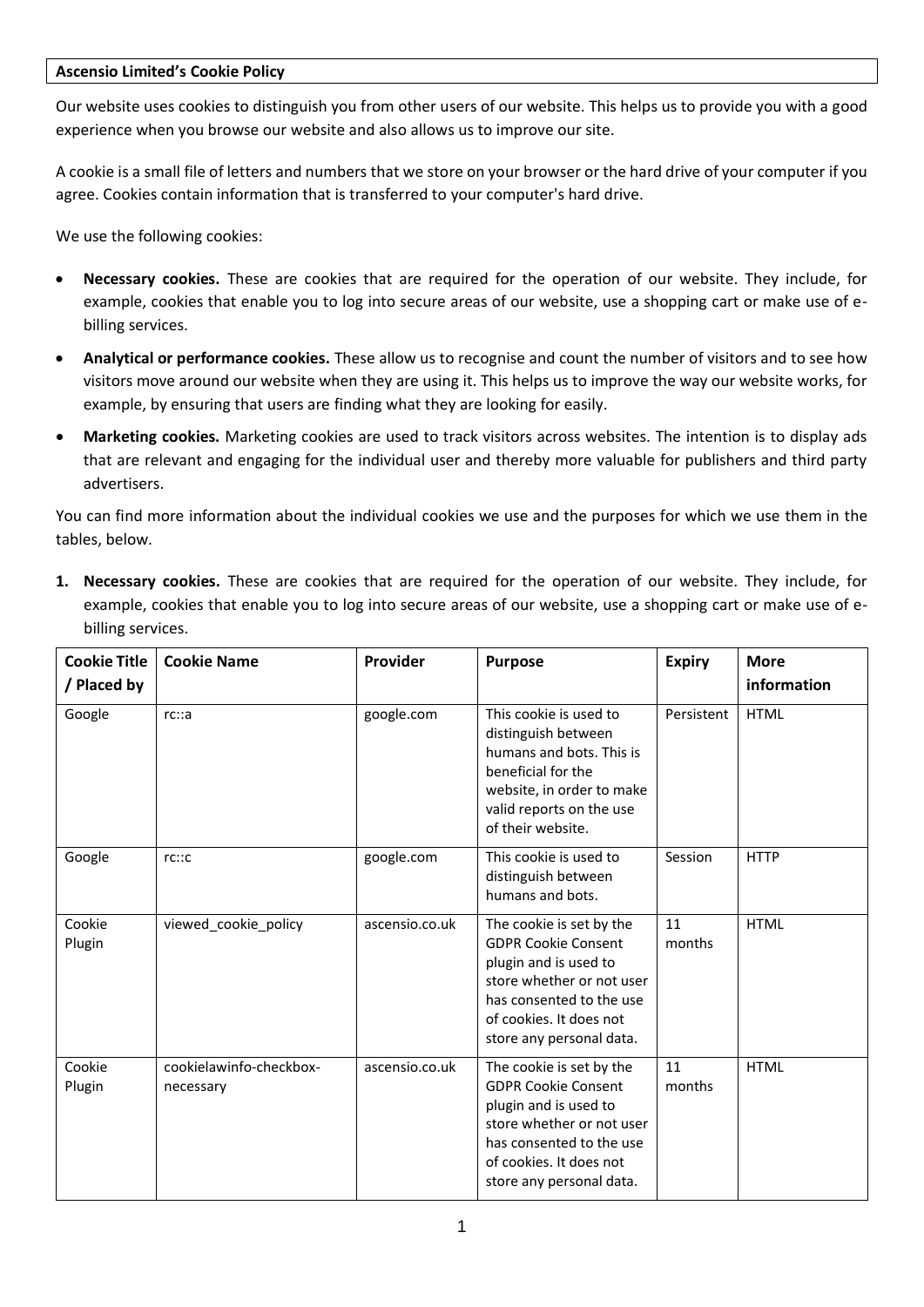| Cookie<br>Plugin | cookielawinfo-checkbox-<br>functional  | ascensio.co.uk | The cookie is set by GDPR<br>cookie consent to record<br>the user consent for the<br>cookies in the category<br>"Functional".                                       | 11<br>months | <b>HTML</b> |
|------------------|----------------------------------------|----------------|---------------------------------------------------------------------------------------------------------------------------------------------------------------------|--------------|-------------|
| Cookie<br>Plugin | cookielawinfo-checkbox-<br>performance | ascensio.co.uk | This cookie is set by<br><b>GDPR Cookie Consent</b><br>plugin. The cookie is used<br>to store the user consent<br>for the cookies in the<br>category "Performance". | 11<br>months | <b>HTML</b> |
| Cookie<br>Plugin | cookielawinfo-checkbox-<br>analytics   | ascensio.co.uk | This cookie is set by<br><b>GDPR Cookie Consent</b><br>plugin. The cookie is used<br>to store the user consent<br>for the cookies in the<br>category "Analytics".   | 11<br>months | <b>HTML</b> |
| Cookie<br>Plugin | cookielawinfo-checkbox-<br>others      | ascensio.co.uk | This cookie is set by<br><b>GDPR Cookie Consent</b><br>plugin. The cookie is used<br>to store the user consent<br>for the cookies in the<br>category "Other.        | 11<br>months | <b>HTML</b> |

**2. Analytical or performance cookies.** These allow us to recognise and count the number of visitors and to see how visitors move around our website when they are using it. This helps us to improve the way our website works, for example, by ensuring that users are finding what they are looking for easily.

| <b>Cookie Title</b><br>/ Placed by | <b>Cookie Name</b> | Provider       | <b>Purpose</b>                                                                                                                                                                                                                                                                                                                | <b>Expiry</b> | <b>More</b><br>information |
|------------------------------------|--------------------|----------------|-------------------------------------------------------------------------------------------------------------------------------------------------------------------------------------------------------------------------------------------------------------------------------------------------------------------------------|---------------|----------------------------|
| Google<br>Analytics                | $\mathsf{g}$ a     | ascensio.co.uk | The ga cookie, installed<br>by Google Analytics,<br>calculates visitor, session<br>and campaign data and<br>also keeps track of site<br>usage for the site's<br>analytics report. The<br>cookie stores information<br>anonymously and assigns<br>a randomly generated<br>number to recognize<br>unique visitors.              | 2 years       | <b>HTTP</b>                |
| Google<br>Analytics                | $\_gid$            | ascensio.co.uk | Installed by Google<br>Analytics, gid cookie<br>stores information on<br>how visitors use a<br>website, while also<br>creating an analytics<br>report of the website's<br>performance. Some of<br>the data that are<br>collected include the<br>number of visitors, their<br>source, and the pages<br>they visit anonymously. | 1 day         | <b>HTTP</b>                |